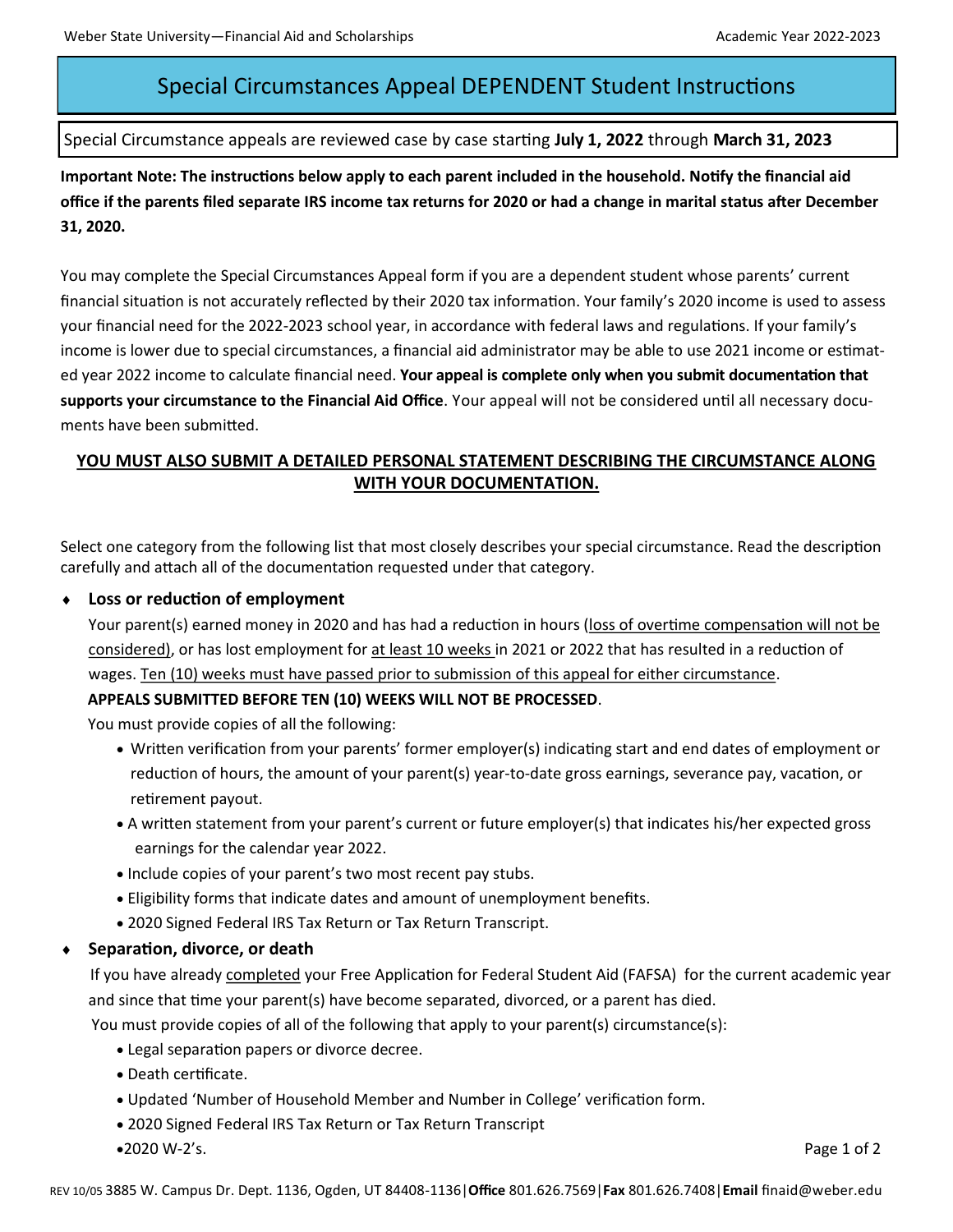#### **Loss of taxed/untaxed income or benefit**

Your parent(s) received unemployment compensation, other taxed or untaxed income, or a benefit in 2020, and have completely lost that compensation, income, or benefit for at least 10 weeks in the calendar year 2021 or 2022. Ten (10) weeks without compensation must have passed prior to your submission of this appeal.

#### **APPEALS SUBMITTED BEFORE 10 WEEKS WILL NOT BE ACCEPTED.**

The untaxed income or benefit must be from a public or private agency, a company, or from a person due to court order. (Do not include loss of veteran benefits). Income and benefits include: Social Security Benefits, Supplemental Security Income (SSI), child support, untaxed retirement or disability benefits, welfare benefits, etc. You must provide copies of all of the following:

- Contracts, agency notices, or legal papers that indicate the date your parents taxed/untaxed income or benefit was terminated.
- What amount of income came from that source.
- How that income was used.
- 2021 Signed Federal IRS Tax Return or Tax Return Transcript.

#### **Loss of one-time income**

 Your parent(s) received a one-time income in 2020 or 2021 that will not occur in 2021 or 2022 (e.g. rollover into a Roth IRA, moving expense allowance, past-year Social Security payments, or a divorce settlement). Special circumstance consideration will not be given if this one-time income is a result of an inheritance, job bonus or overtime compensation, gambling winnings, pension, capital gain, insurance settlements, or early distributions of retirement accounts.

You must provide copies of the following:

- Contracts, agency notices, or legal papers that indicate the date your parents taxed/untaxed income or benefit was terminated.
- What amount of income came from that source.
- How that income was used.
- 2021 Signed Federal IRS Tax Return or Tax Return Transcript.

#### **Unusual, unreimbursed out of pocket medical care expense**

**NOTE**: Only expenses already paid directly by your parents will be considered.

Unexpected/non-recurring out of pocket medical expenses—Your parent(s) have paid out of pocket for unusual or unexpected nonrecurring medical expenses for a member of your household that are not reimbursed. **Only those costs not covered by insurance or another agency may be considered.** The payment of insurance premiums, regular health maintenance, and routine expenses such as eyeglasses, birth control prescriptions, and elective or cosmetic procedures (e.g., orthodontic braces) are not considered unusual medical expenses and will not be considered for the Special Circumstances appeal.

You must provide copies of the following:

- Statement from a health care provider that documents the unusual condition.
- Receipts that demonstrate payment of medical treatment for this condition.

#### **Tuition expenses for private elementary or secondary education**

Your parent(s) pays elementary or secondary school tuition for a member of your family during the 2022-2023 academic year at a PRIVATE elementary or secondary school.

You must provide copies of all of the following:

- School's enrollment contract that includes name(s) of the child(ren) enrolled during the academic year 2022-2023.
- Tuition cost and the amount of any scholarships that subsidize tuition. Page 2 of 2